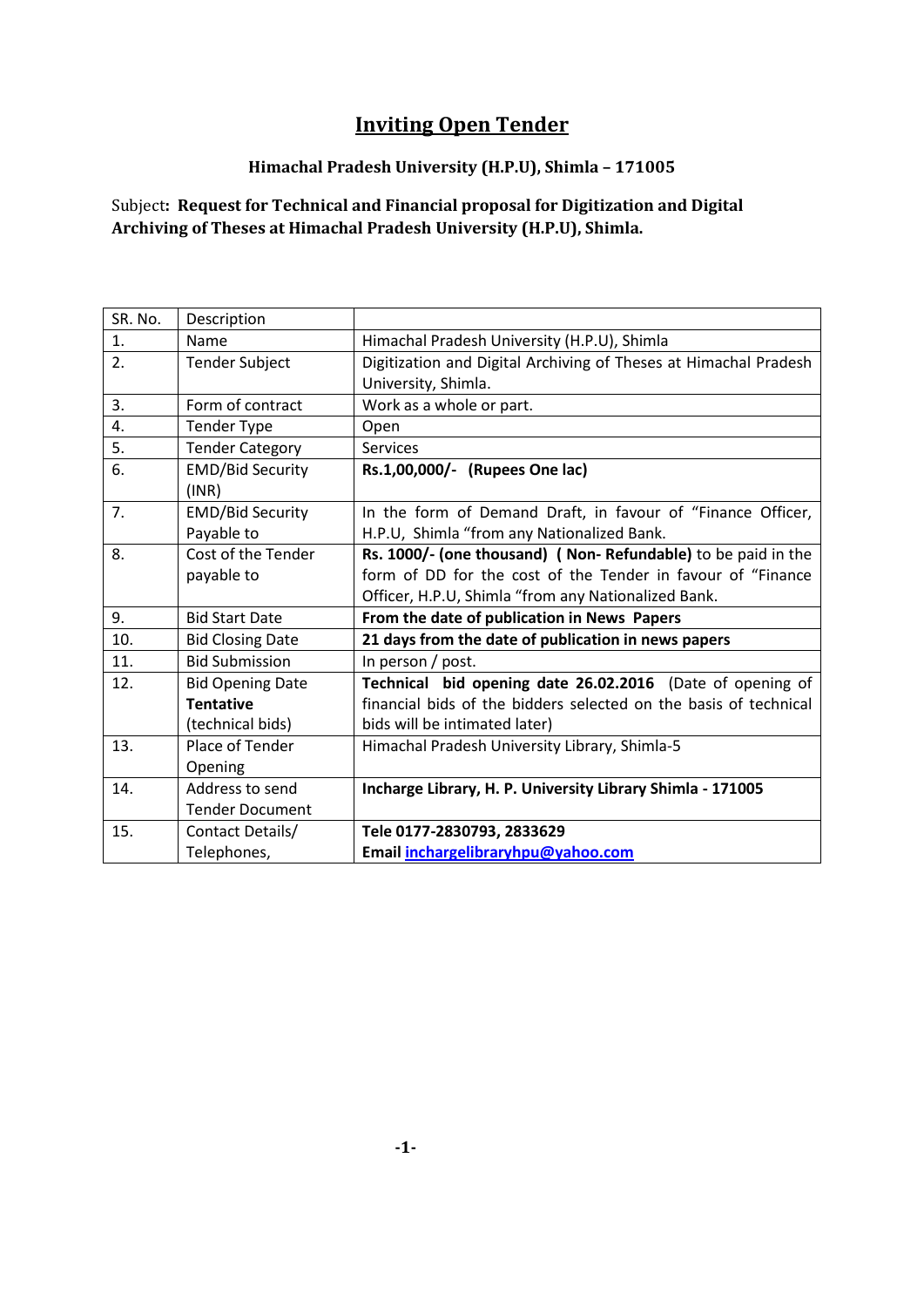#### **1. Scope of work**

The terms of reference are for "Prerequisite of Establishment of Digital Library of Theses and Dissertations by means of Digital Content Management. Under this project all Ph.D theses available in HPU Library Shimla has to be digitized and archived. The Ph.D thesis amounting to approximate **10,00,000 (A4 size) pages** in number which HPU would like to transformed/Converted into the base digital format with intent to create digital archive by uploading on Intranet based Digital Library Platform i.e. **SOUL Software or any** open Source Software (like Dspace, Eprints). Also HPU would like to have the same on internet web portal for the easy access and reference to all. Majority of them are in English language, some of thesis in languages other than English i.e. Hindi, Sanskrit language are also part of the collection. This digitization of Ph.D theses project is high definition time bound initiative to be accomplished with in maximum of **six (6) months**. **The tentative date to start this project is 20-03-2016**

HPU Library is looking for only turnkey solution providers having Knowledge Organization Systems Experience and must have undertaken and executed project involving digitization of Hard/Print Copies, integrating with born-digital contents and providing post digitization Digital Library Solution. The solution providers also need to capture and create metadata for each thesis and dissertation as per Dublin Core Standards, for specific fields to be decided by HPU Library.

HPU has to its disposal Digital Library Solution for content management, search, retrieval, mailing of digitized documents to all authorized users. All the theses have to be digitized within the premises of HPU, and no physical document or digitized material shall be allowed to leave the premises at any point of time.

The entire project being the onsite – All infrastructure Hardware – including Desktop computer, Scanners other equipment's, all software and manpower to carry out the work are to be arranged by the agency at their own cost. The solution provider / agency will take back the said equipments upon the completion of the assignment and will ensure complete deletion of data on equipment being taken back. Also, the solution provider will install the required software and all other systems and supporting software required to carry out the digitization work in running condition to requisite media. However HPU will provide the space, Electricity and basic fixture for which proposal must encloses the minimum requirement of expectations.

The work order in full or in part will be allocated to the vendor / agency based on fulfilment of minimum requisite criteria mentioned in tender. The work involves the entire process of formal handing over to the creation of digital format with the desired level of indexing and provision of the data on the digital media file in duplicate as per the laid out specifications and recommended by the vendor in their solution.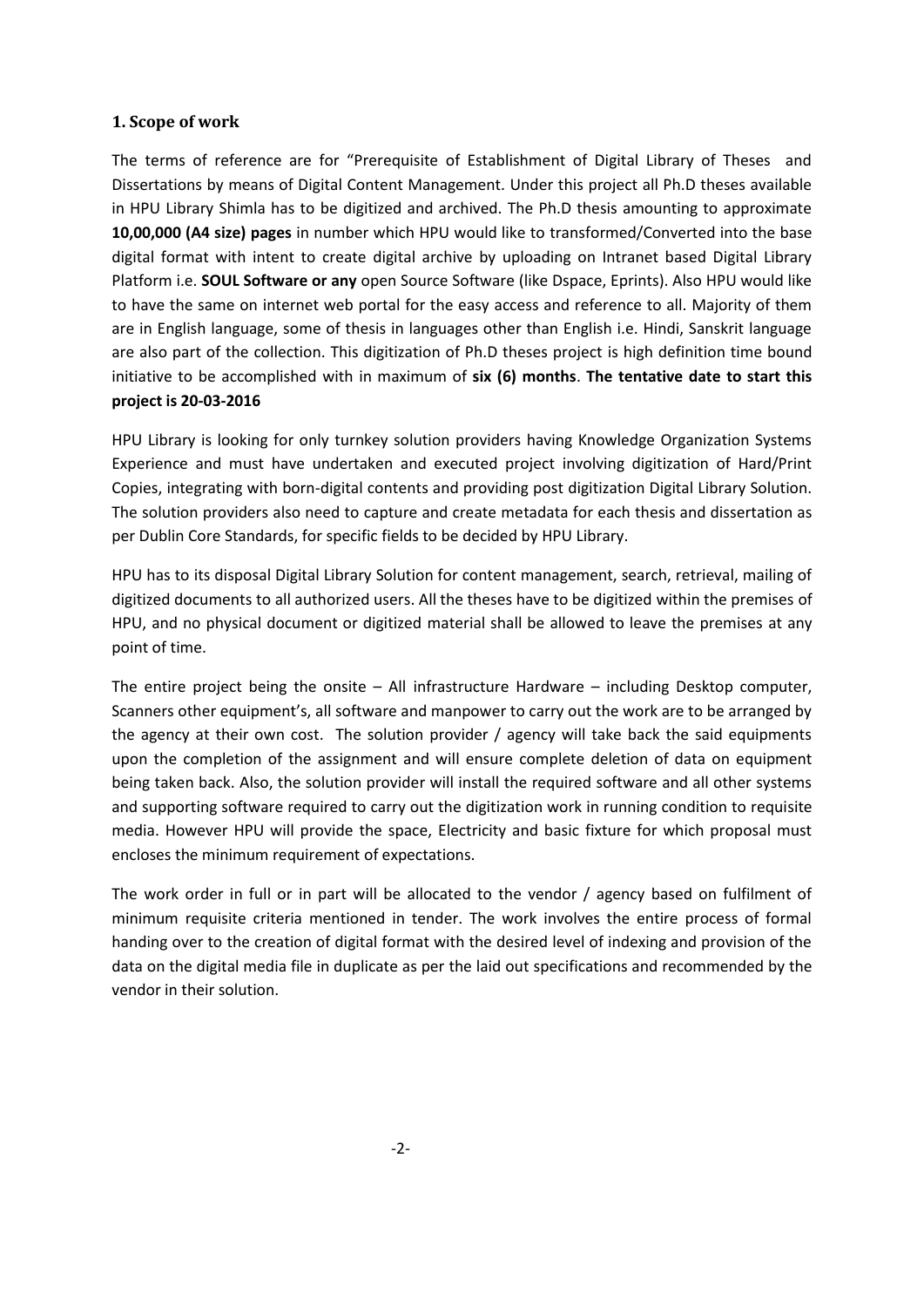## **II. Technical Requirements**

- 1. The theses to be converted in requisite format will be provided in hard bound volumes.
- 2. The output should provide in set of two DVDs i.e. one will contain Raw TIFF Images (includes Thumbnail Images of Covering Pages of each thesis) and other enhanced, searchable PDF-A.
- 3. The output should be of acceptable readability, reasonable accuracy, consistent in term of tone and colour reproduction and use neutral common rendering for all images.
- 4. Sample images to be provided in different Modes (Black & White, Color, and Grey Scale) along with the tender in DVD. Sample to be obtained along with tender. This will be part of Technical Bid.
- 5. The scanner should have minimum of 300 dpi (dot per inch) optical responses or resolutions with [Bit depths : Bit, not less than 8-bit Grayscale, or 24-bit Color (True color)].
- 6. Image Enhancement Basic Enhancement Raster cleaning, De-skew, De-Speckle Cropping & hole removal etc., to be carried out on each images for optimum images clarity.
- 7. The scanned images should be in TIFF format at early stage and final copy should be in searchable PDF-A file format.
- 8. The PDF files should be compressed.
- 9. NO cropping is allowed for Raw Image, the entire document has to be scanned for maintaining original size and shape of the document.
- 10. The scanning specifications for text support  $-$  the production of a scan that can be reproduced as a legible at the same size as the original (at 1:1, the smallest significant character should be legible.
- 11. Cleanliness of Work Area, Digitization Equipment, and Originals like Scanners, platens, and copy boards will have to be cleaned on a routine basis to eliminate the introduction of extraneous dirt and dust to the digital images. Many old documents tend to be dirty and will leave dirt in the work area and on scanning equipment.
- 12. The final scanned copy in PDF-A should be legible, with completeness, image quality (tonality and colour), and the ability to reproduce pages in their correct (original) sequence.
- 13. Digital images should be created to a quality level that will facilitate OCR conversion to a specified accuracy level. This should not, however, compromise the quality of the images to met the quality index.
- 14. The digitized images to be converted to searchable PDF-A format. The layout of the page should be retained.
- 15. A file-naming scheme database should be established prior to capture. The same will be provided by HPU.
- 16. The master files contain final documents should be stored on DVD. It has been recommended that High Quality DVD should be used for storing the document copy.
- 17. The metadata for each thesis should be captured and created using Dublin Core for specific fields to be decided by HPU Library.
- 18. Uploading of digitized theses along with metadata on **SOUL software** or any Open Source Software (Dspace Or Eprints) at HPU Library Shimla.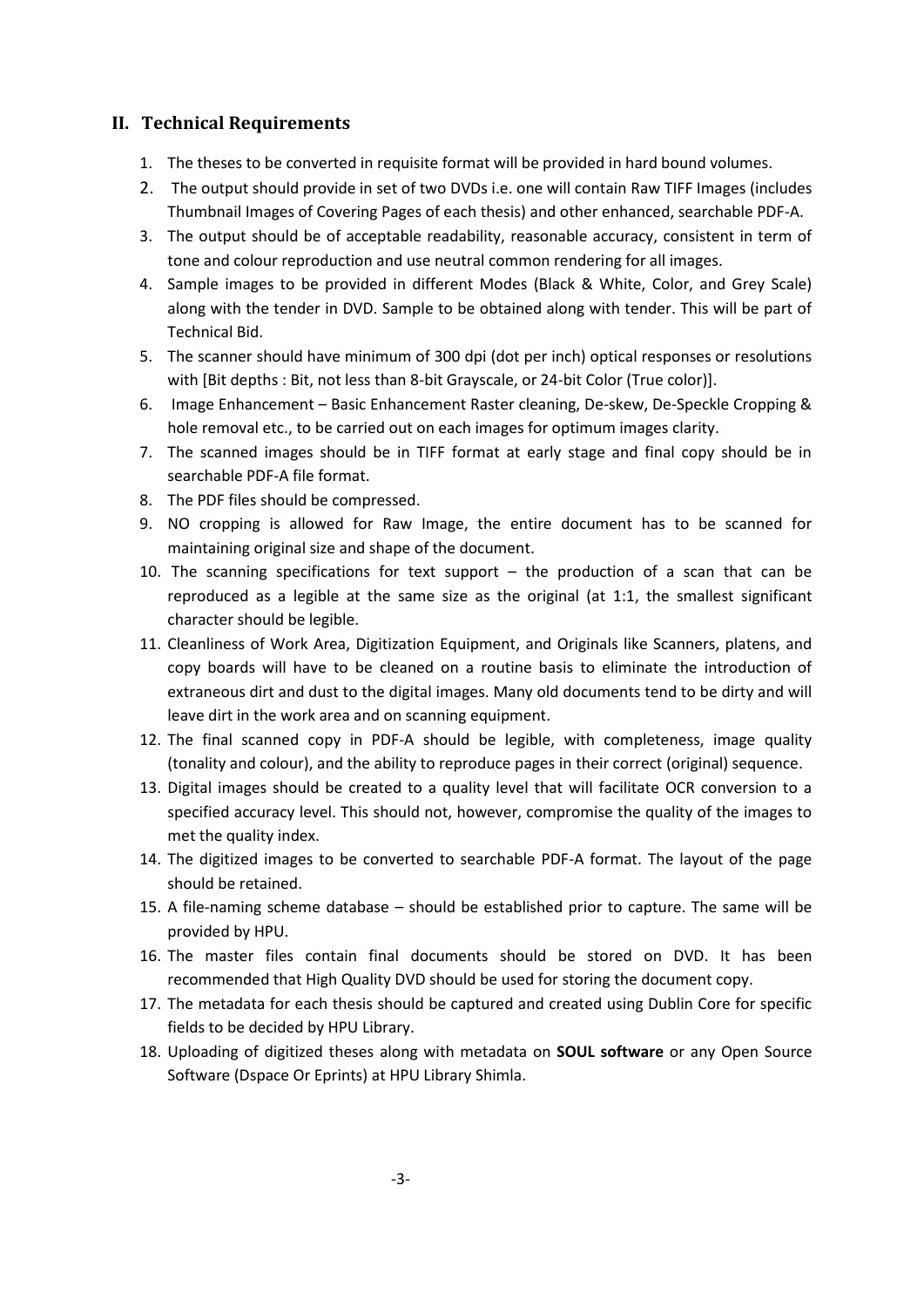## **III. Proposal Deliverables**

The proposal should accompany the following;

- Detailed Work Plan Implementation
- Digitization Centre Equipment specification
- Implementation Plan
- Disaster Management Plan
- Digitization Processes and workflows
- Metadata Creation Technique
- Monthly / Periodic MIS reports
- Quality Control / Assurance Reports
- Documents Batch Submission/return Reports
- Technical and user Manuals to refer the Archived Data
- Post implementation Support.
- Any Specific need / Expectations from the HPU Library by vendor.

## **IV. The eligibility of bidders & Model Response Format** is as mentioned below:

- 1. This invitation for bids is open to all firms in India, engaged in providing Digitization and digital Archiving Solution.
- 2. The vendor to enclose Registration of their firm / company.
- 3. The vendors should be certified ISO 9001: 2008 for quality Management.
- 4. The bidder should have executed at least 2 such assignment in carrying out Digitization and Digital Archiving Solution or similar work in last 2 Financial years with minimum invoicing of Rs. 50.0 Lacs (Rupees Fifty Lacs). These orders should be from any Government Departments / Autonomous Bodies / Public Sector units. Provide copy of work orders & successful completion certificates as the documentary or payment remittance as evidence.
- 5. The bidder should have average annual turnover of at least Rs. 5.0 Cr (Five Crores) during last three financial years. Enclose a proof of the audited balance sheets during last 3 years.
- 6. The bidder should submit the details of income tax registration & copy of PAN Card, Sales Tax/VAT/Service Tax certificates.

## **V. Other Steps involved in Digitization Process**

Two separate scanned copies to be maintained by the agency/vendor. First copy will be as of original document without any modification (i.e. Raw TIFF Images) and Second copy will be used for further process.

**Step-I** Scan, Enhance, and archive on set of DVD with database listing.

**Step-II** Scanning the images using the agreed resolution and providing the data in the requisite formats, i.e. TIFF, .PDF-A etc.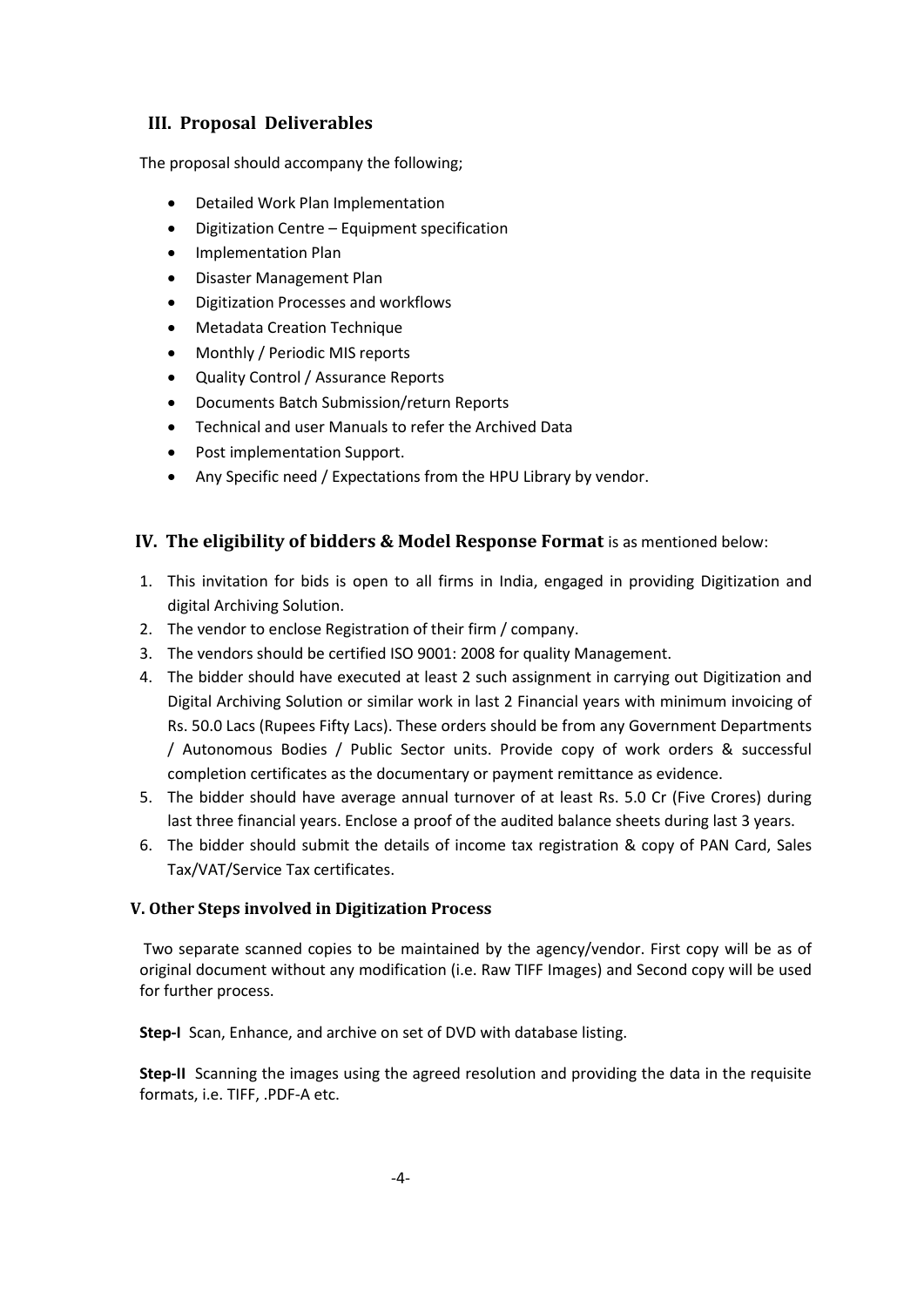**Step-III Cleaning of images** (removing black noises around the text) **Skew correction** to make the image straight) **De-Speckle** (removing of small dots between the text) providing the Equal Margin all around the text and maintain Same Page Size as per original for all pages of each thesis. **Note: No cropping is allowed for Raw Images.**

**Step-IV Extract text from the images** (only English language) and converting to searchable PDF-A with 99% accuracy of text. Creating links within each PDF-A from call-out to the destination for intra document maneuverability with simple file naming convention. Graphics should have their enhanced grayscale/RGB look in the final output.

**Step-V Storing and maintaining back-up**, verification of backup till the project execution and status reports on daily basis is required. (Provide backups on DVD and Hard Disks). Note-Inexpensive or non brand name DVD's will not be allowed in this project.

**Step-VI** Capture and Create Metadata for each and every thesis.

**Step-VII** Upload the digitized PDF-A on HPU Library Digital Library server.

#### **VI. Other Responsibilities of the executing Agency/Vendor**

Besides scanning and digitizing the collection, maintaining records and generating regular progress reports, the other major responsibilities of the vendor will be as under:

- 1. Maintaining confidentiality about work.
- 2. Safe handling of theses used for scanning (as these are rare available as single copy and cannot be recreated). While handling theses, proper care is to be taken, so vendor should deploy only experienced scanning operators. In case of any negligence the vendor shall be penalized.
- 3. The agency shall be responsible for preparing the documents for scanning/digitization purpose, i.e. cleaning of theses; remove dust, taking them out of shelves and putting them back etc.
- 4. These rebinding/returning/refilling after scanning.
- 5. Handling and maintenance of the hardware installed by the agency will be the responsibility of the agency/vendor.
- 6. In case of any damage to content, same should be informed HPU Library without delay by the agency.
- 7. The short listed vendor has to agree to maintain the back up for at least one year after the completion of project.

## **VII. General Terms & Conditions**

1. Please send tender offer in closed/scaled envelope addressed to: **Incharge Library HPU Library, Shimla 171005. Both the technical and financial bid should be kept in two separate sealed envelopes and should super scribe "Technical Bid" and "Financial Bid" in bold letters.**

2. Bid offer should be valid for 90 days from the date of opening of tender.

3. The agency should have handled scanning and all other related jobs specified in the **scope of the work** for at least one University/institution (Please provide documentary proof to this effect).

4. Vendors have to make use of over head scanning system for scanning print theses.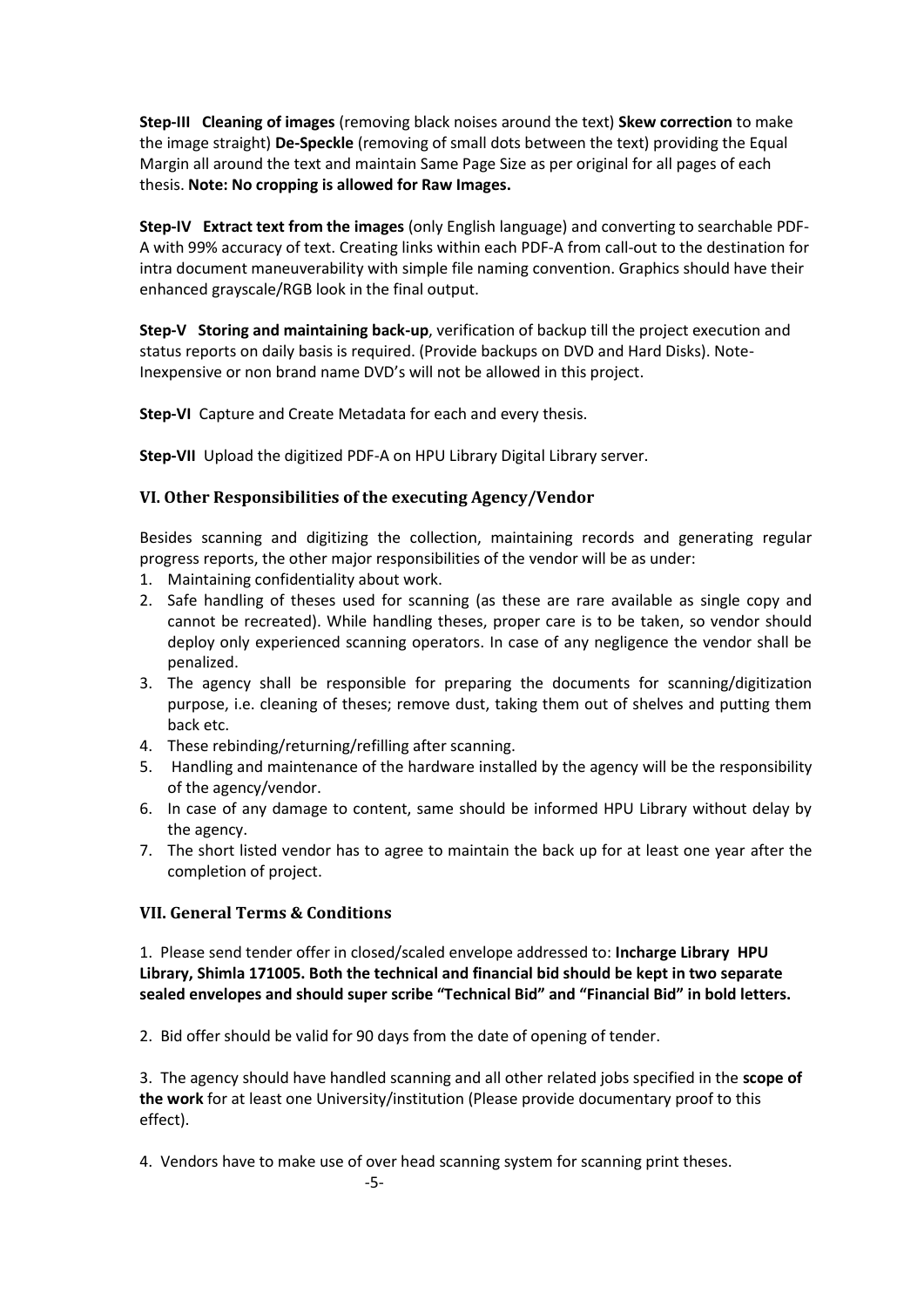5. The agency/vendors should have High Speed, High Performance, High Definition requisite number of Scanners (Minimum two in numbers) to handle the fast scanning job (Please provide documentary proof of ownership).

6. The entire work shall be carried out under successful bidder's custody and the successful bidders should follow all safety regulations and take all measures to prevent damage/loss to the documents of the University.

7. Joint bids and outsourcing or subletting of any nature / third party would not be acceptable.

8. The vendor/agency should give an undertaking that it has not been black listed by any Government/Autonomous/PSU type organizations.

9. The sealed tenders along with an EMD of **Rs. 1,00,000/- (Rupees One Lac only-Refundable**) in form of DD drawn on a Bank in Shimla in favour of **"Finance Officer, HPU Shimla"** duly super scribe as "Digitization of Theses at HPU" should reach the undersigned **up to 21 days after publication of tender in the newspaper** EMD amount deposited will not entail payment of any interest.

10. The EMD of successful bidder will be refunded only on successful completion of digitization work as per work order.

11. The payment will be made only on presentation of bills in duplicate together with the quantum of actual work done on verification of work to the satisfaction of the undersigned in Monthly Mode.

12. In case the digitization work is not completed within the time frame as specified in the work order LD @ 0.1% of the order cost per day will be levied as penalty or any such amount as desired as subject to maximum ceiling of 10% of order cost.

13. The bidders are required to quote their rate per page for scanning and digitization of documents. The rates so quoted should be all inclusive of (Preparing documents for scanning/digitization, Hardware/ Software/ Transport/ Manpower/ Taxes/ Power supply or any other charges).

## 14. **The work order of approximate 10, 00,000 pages may vary +/- 10% as per the requirement**.

15. In case the digitization work carried out is not according to the specification mentioned in the work order, the work will have to be redone.

16. The work will be accepted only after quality assurance tests/checks are carried out by the competent authority.

17. No Advance payment on any account will be made.

18. The decision of the Vice Chancellor shall be final and binding upon in the event of any dispute arising out of the terms of the contract.

19. The order may be awarded in full or part. The decision of the University Librarian may be final and binding upon the vendor.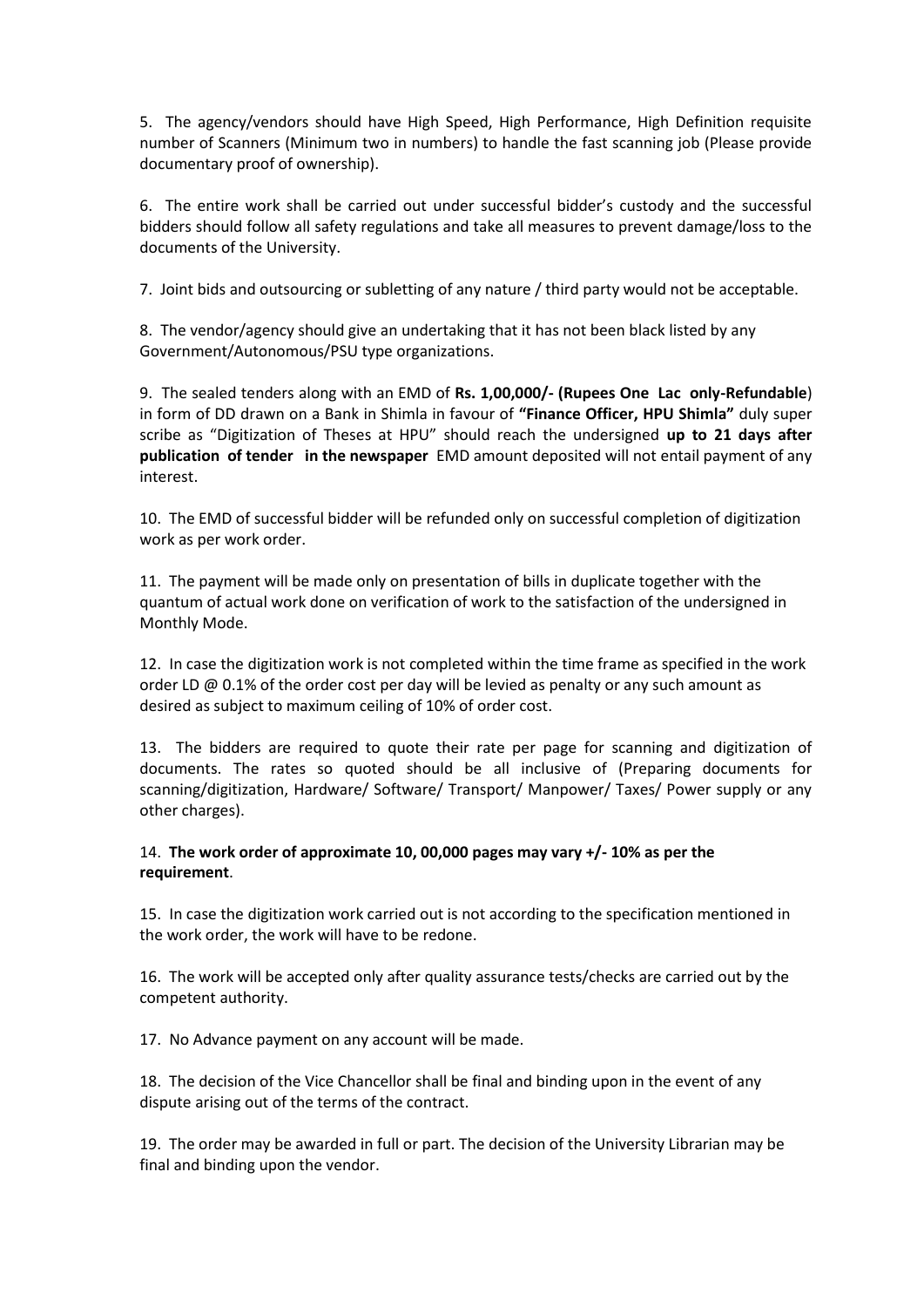20. **The Incharge Library, HPU** reserves the right of rejecting all or any of the tenders without assigning any reason thereof.

21. An agreement will be signed between the HPU LIBRARY and the agency for maintaining confidentiality of work as per the terms and conditions mentioned in part 23, 24 and 25<sup>th</sup>.

22. 75% payment shall be made on monthly basis on receipt of bill after verification of the work executed and rest after completion of project. The verification and payment may take up to 45 days.

23. Successful vendor shall also be required to execute performance guarantee  $\omega$  5% of work order value at the time of award of contract, by way of bank guarantee. This performance guarantee shall be valid for a period of sixty days beyond the date of completion of all contractual obligations of the vendor.

24. In the event of assigned work being carried out by the vendor not found satisfactory by the University, the contract would be liable to be terminated and the University shall have discretion to get the remaining work carried put from any other vendor besides forfeiting performance security etc.

25. The technical bid of the **tender will be opened on 26.02.2016** for which the tenderers are not required to be present . The financial bids of those tenderers will be opened who will qualify in the technical bids. Due notice for opening the financial bids shall be conveyed to only them who will be successful in the technical bids. The tenderers may present themselves or their authorized representative(s) on the day of the opening of financial bids.

26**. No alteration shall be made to the tender conditions.**

27. **The work shall be executed strictly in accordance with general terms and conditions mentioned in the tender.**

28**. In case, if any dispute arises during the whole process of tendering the decision of University authority will be the final.**

29. **For all legal disputes subject to Shimla jurisdiction only.**

30. **The University authority will review the work periodically, if the work is found substandard and against the prescribed guideline set in the tender document, the vendor/firm will be asked to discontinue the work.** 

> **Incharge Library H.P. University Library Summer-Hill, Shimla-171005**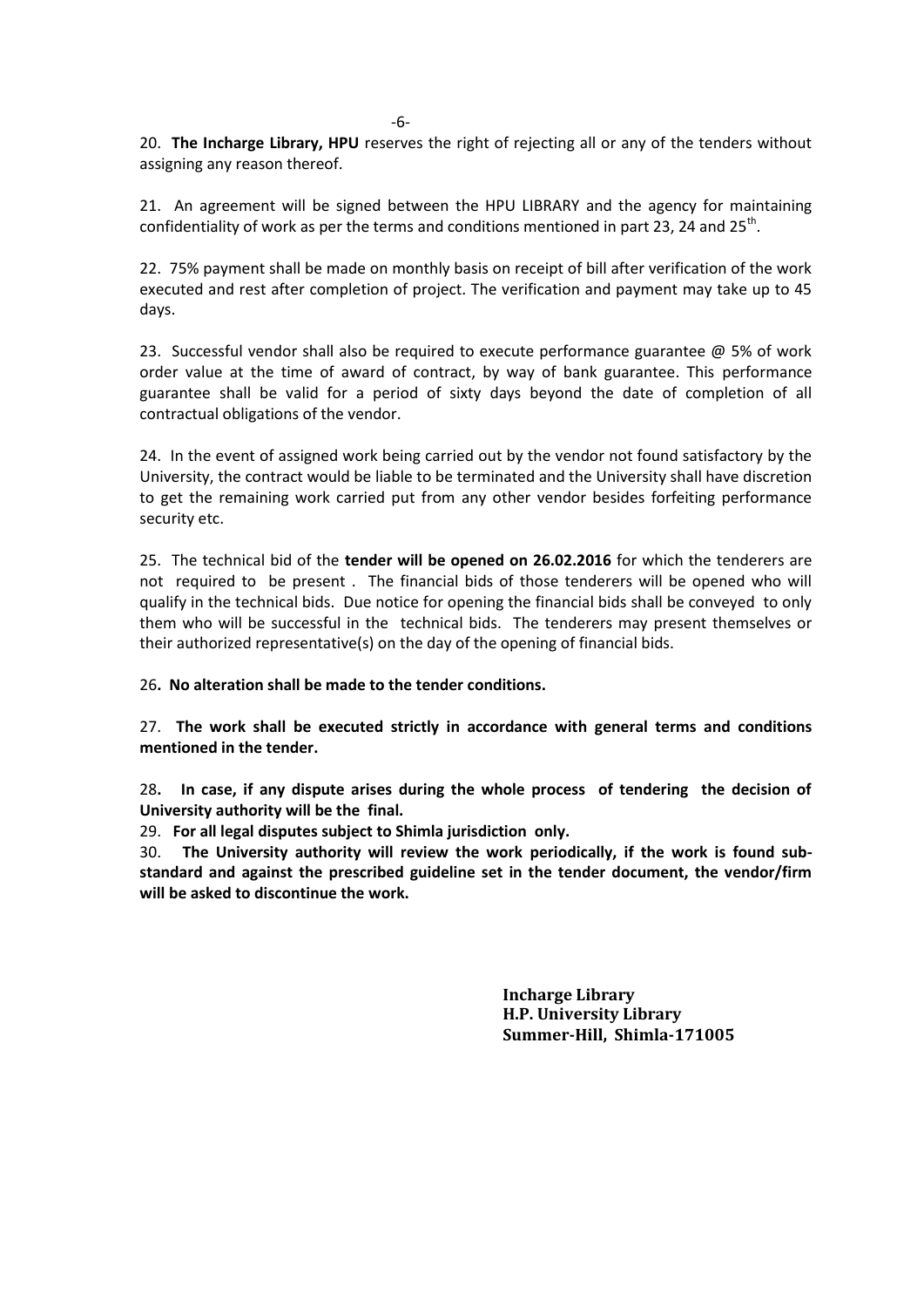#### -7-  **Annexure-01**

## **Himachal Pradesh University Library, Summer hill, Shimla-5**

## "PLEASE CAREFULLY GO THROUGH THIS DOCUMENT AND ENSURE COMPLIANCE. NON-COMPLIANCE OF ANY ONE OF THE CONDITIONS MAY MAKE YOUR OFFER INVALID"

#### **TECHNICAL BID**

"Please furnish the following information in this part so as to enable the panel to decide the panel to decide about the qualification & the Technical Bid. Necessary document/certificates from the appropriate authority must be attached in support of statements.

Tenderer's reference No. ……………………………….. Date ………………….. 1. Name & Address of the applicant:

2. Telephone No./ Fax No./ e-mail of applicant Tel Ph. ……………………………… Fax No.………………………… E-mail…………………………………

3. Details of Demand Draft:

|                     | DD Number | Date of Issue | <b>Issuing Bank</b> |
|---------------------|-----------|---------------|---------------------|
| Earnest Money (EMD) |           |               |                     |
| Cost of Tender      |           |               |                     |

#### 4. Performa for submitting the Technical Bid

- i. Name of the Company…………………………………………………………………………………….
- ii. Address of the Company………………………………………………………………………………
- iii. Date of Inception of the Company (Please furnish the copies of the annual Report, Balance Sheet and Audited accounts and Income Tax clearance certificate for the last three years).
- iv. Number of similar works undertaken in the past two years or more with names of Institutions (brief description of each work is to be mentioned along with satisfactory execution certificate of the competent authority). Please attached supporting document.
- v. Detail of single largest order complied during last two year

a. Name of client…………………………..

b. Amount……………………………………………………….

vi. Details of manpower & hardware resources to be deployed for completing the work in accordance with the time schedule.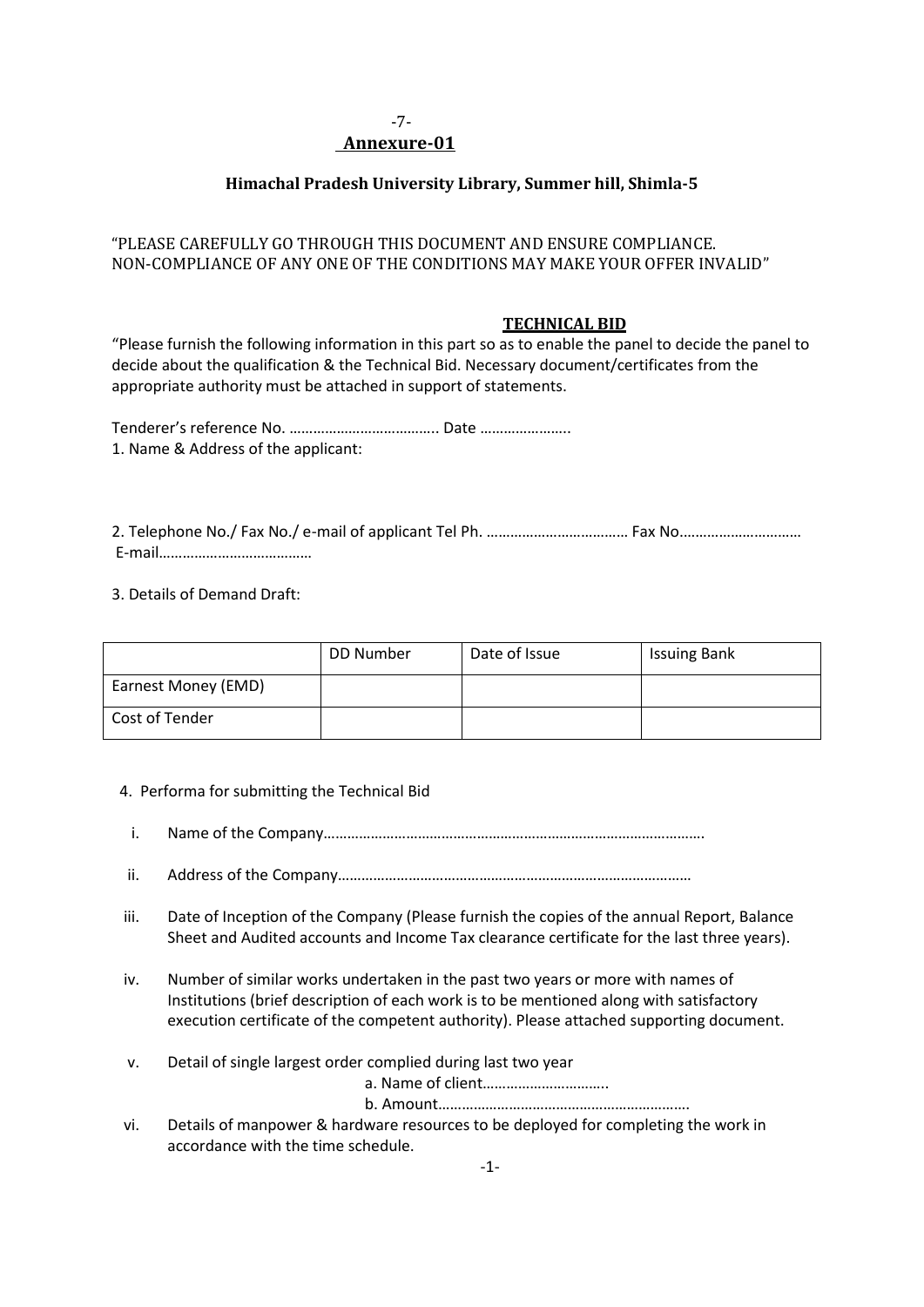- vii. Proposed Project Manager (along with his/her profile and work experience)
- viii. Please furnish the following details as describe in clause-IV of the tender document.

**Check List:** All the supporting documents as mentioned should be submitted; otherwise the bidders are liable to be disqualified.

- 1. Bids should be submitted by post/in person.
- 2. Registration/ incorporation Certificate in support of Company.
- 3. EMD of **Rs. 1,00,000 Lac** for the tender submitted in form of DD. And also the **DD of Rs. 1,000/-** as the cost of tender.
- 4. Covering Letter mentioning Name, Complete address and contact details of the prospective vendor.
- 5. Date of Inception of the Company (Please furnish the copies of the annual Report, Balance Sheet and Audited accounts and Income Tax clearance certificate for the last three years, Sales Tax Certificates, Pan Number, Service Tax Certificate).
- 6. The Vendors should be certified ISO 9001:2008 for Quality Management (Copy of this should be enclosed).
- 7. The Vendor/agency should give an undertaking that it has not been black listed by any Government/ Autonomous/PSU type organizations.
- 8. Number of similar works undertaken in the past two year or more with names of Institutions (brief description of each work is to be mentioned along with satisfactory execution certificate of the competent authority).
- 9. Total price and the Unit wise prices (per page) as per the **Annexure-02** is to be submitted in a separate sealed cover apart from Technical bids separately.
- 10. Any other information the applicant desires to furnish.
- 11. Biding document duly signed with office seal as a token of acceptance of our standard terms & conditions.

Note:-

- 1. Additional sheets may be used for furnishing information as per need.
- 2. Before sending/submitting the application, the applicant should read carefully all the terms & conditions.

## **Name & Signature of the authorized signatory of the Company (with seal)**